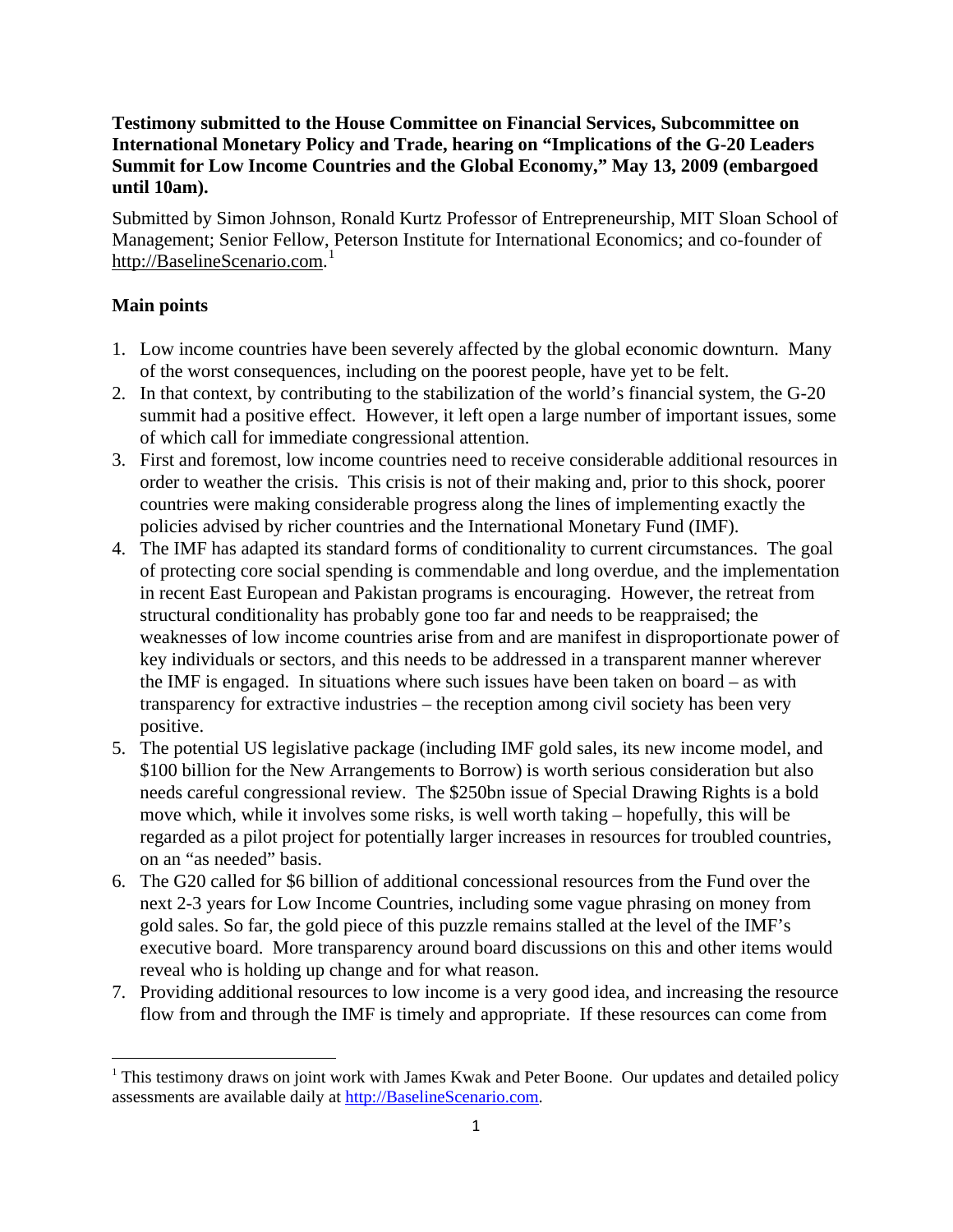"extra" proceeds from gold sales, that would be an attractive solution – particularly as the income model needs some adjustment in the light of (a) the increase in Fund lending over the past 12 months, and (b) the introduction of the Flexible Credit Line, which offers the promise of Fund revenue even during quiet times for the global economy. However, it is too early to determine how profoundly the Fund's income model will be affected by this crisis and how the world responds.

- 8. As long as the Fund lends at concessional rates to low income countries (and the relevant, Poverty Reduction and Growth Facility interest rate is only 0.5% per year currently), loans may be attractive relative to grants – the key issue is the resource flow that is available, i.e., does lending allow more transfers in a meaningful and sustainable manner. Avoiding unsustainable debt burdens is of course of paramount importance.
- 9. Most important, we should take all available actions to shore up low income country defenses against this crisis. We should also guard against any form of complacency.
- 10. For that reason, it is most important that the IMF be authorized to restore its budget to its early 2008 level (i.e., before the 15-20% across the board cuts were implemented). Cutting the budget and letting go some of the most experienced IMF staff was the unfortunate result of gross macroeconomic negligence at the level of leading industrialized countries, including the US and its G7 partners. At the same time as the IMF was warning, clearly and firmly, that a global crisis was developing, major shareholders pushed through budget cuts that resulted in some of the IMF's best people leaving the organization.
- 11. Undoing the budget cuts would be embarrassing to leading European countries, but it should fine support from the Obama Administration – after all, it was their idea to make increasing IMF resources a central issue at the recent G20 summit. The IMF simply does not currently have sufficient skilled staff to undertake all the important tasks it has been asked to handle.
- 12. The G20 summit effectively agreed to end the European monopoly on the position of Managing Director at the IMF. Since the summit, there has been some indication of backsliding on this issue, but assuming that European countries can be kept to their commitments, this would be a major step in the right direction. Given that the next leadership change is likely to take place in a little over a year, identifying and supporting sensible candidates from emerging markets would be most constructive. If an Indian or a Brazilian, for example, could be brought in as Managing Director, that has the potential to greatly expedite the rebuilding of the IMF's legitimacy and its engagement throughout the developing world.
- 13. Unfortunately, IMF credibility has been somewhat damaged by its inability to follow through on exchange rate surveillance, particularly with regard to China. While there seems to be a movement towards implicit agreement among leading countries, in and around the G20, to take this issue of the table, that would be a serious mistake. Countries must not think that competitive devaluation (or even sustaining accidental undervaluation) is a sensible or attractive policy. This will lead to greater global imbalances and potential instability, as some countries compete to get current account surpluses and other countries – willingly or not – run deficits.
- 14. Unless and until countries are assured that there is an effective international lender of last resort, they will be tempted to try to accumulate large amounts of reserves. This creates problems for reserve currency countries (e.g., the United States) as well as for the global system as a whole. We need an international system that can handle these issues and prevent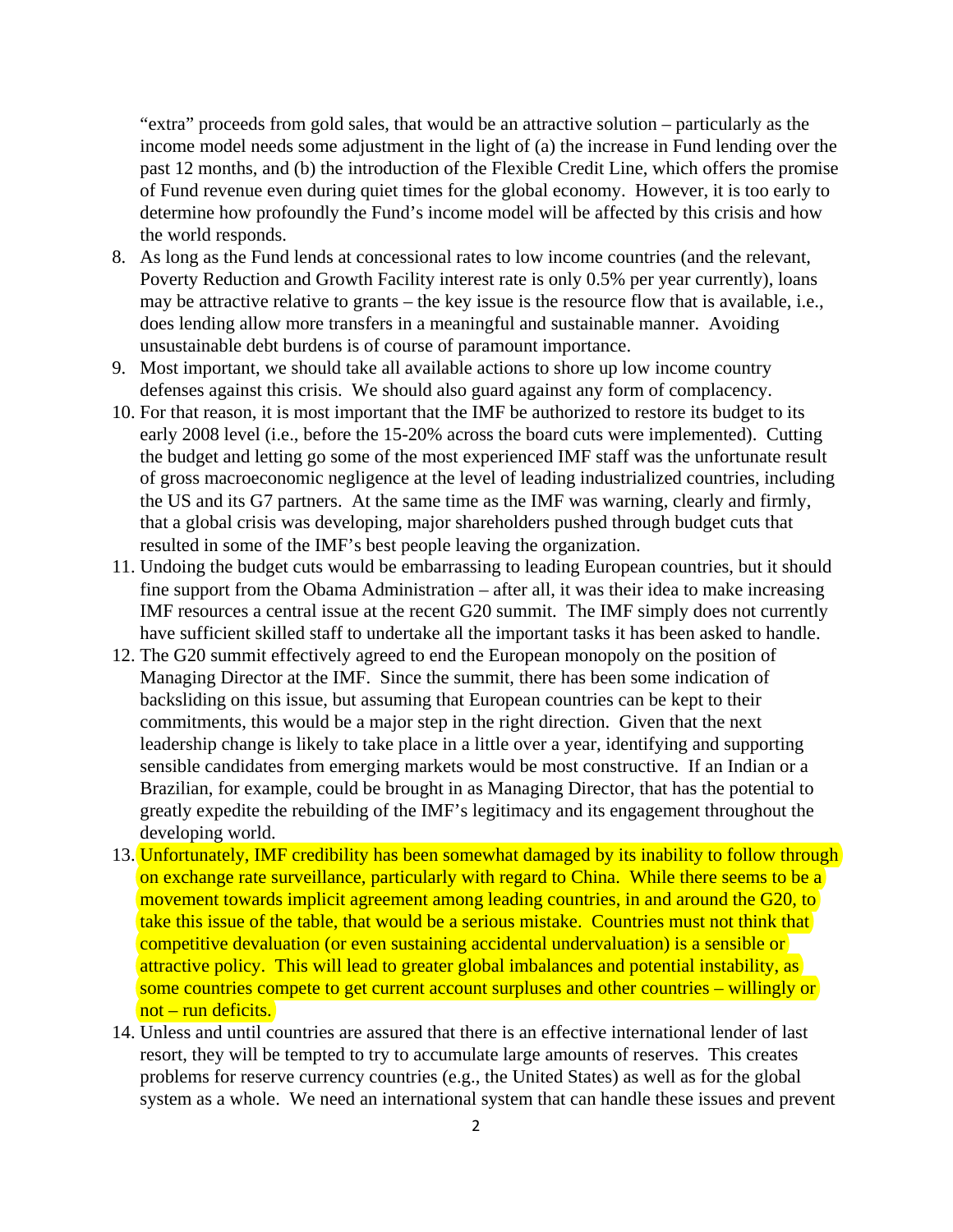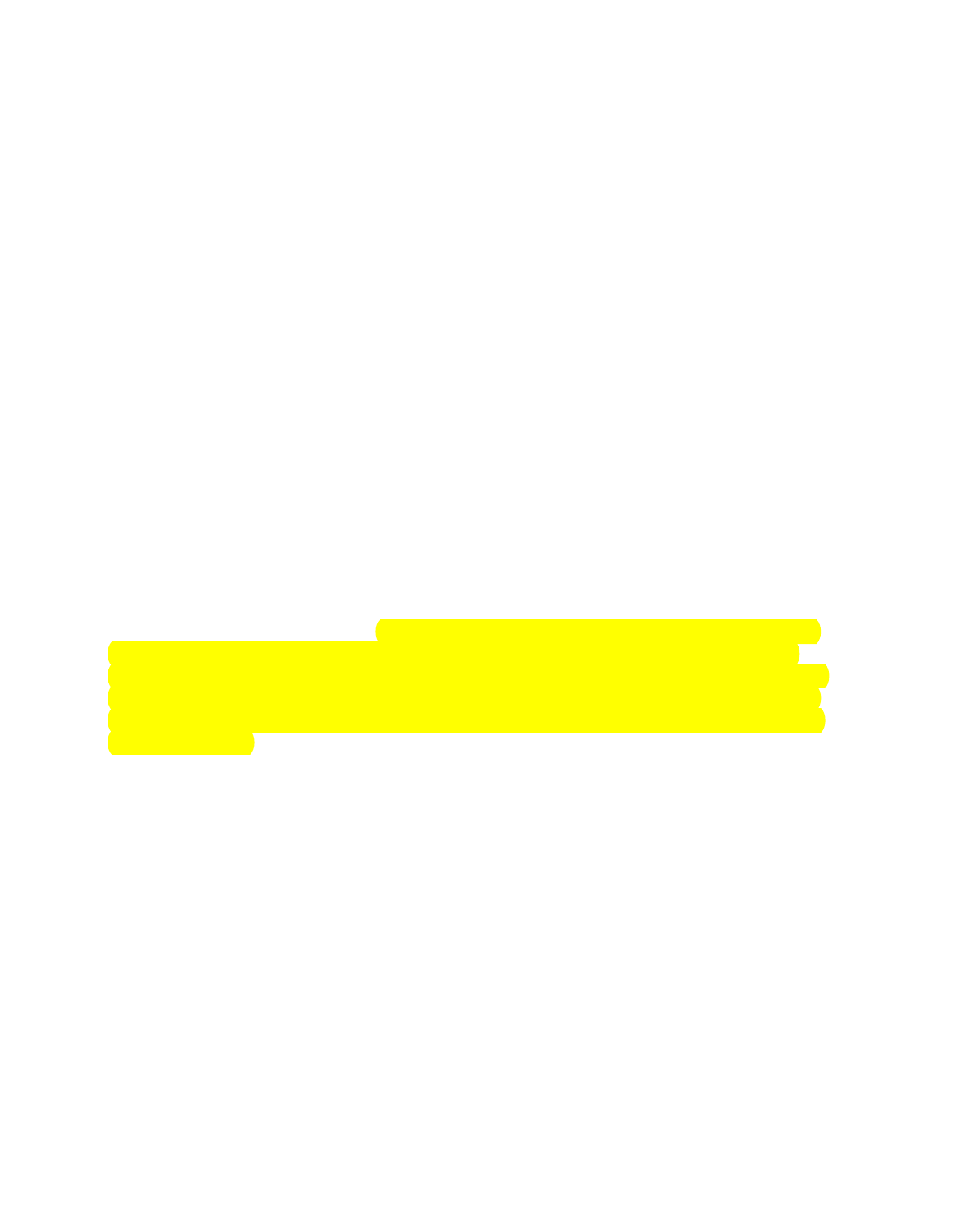activity which leads to reduced spending power via increased unemployment and reduced corporate profits. In addition, concerns about financial system solvency are constraining the ability of financial institutions to supply the credit needed by the economy. There will likely be a rolling wave of defaults and debt restructurings in the US and around the world over the next couple of years; this is hard to avoid and constitutes a major reason why the recovery will be slow compared with previous recessions.

On balance, we believe that the Obama administration and Fed Chairman Bernanke are making every effort to combat the financial and economic crisis. However, some aspects of the response, most notably the fiscal stimulus, have been underpowered. And a combination of ideological and political constraints has hampered the administration's efforts to rescue the banking system. For these reasons, we still do not see the mechanism that will cause the economy to turn around.

In this context, we interpret the recent stock market rally as indicating that the economic decline is slowing; it does not necessarily denote that rapid recovery is just around the corner.

#### **International Issues**

The lead-up to the recent G20 summit exposed some of the tensions between the U.S. (and the U.K.) and Europe when it comes to economic policy. To generalize, Europe (led by Germany and France) favors less fiscal stimulus spending, more fiscal discipline, and lower inflation risk; the U.S. favors more stimulus and more expansionary monetary policy, at the risk of higher inflation.

We favor the U.S. position, for a simple reason. Not only is the current global recession very severe, but it is unlike any we have seen before, and therefore we cannot rely on historical patterns to tell us when and how the recession will end. In that context, and with unemployment climbing virtually everywhere, it makes sense to do more rather than less to turn the economy around. The European position is that their more advanced social welfare systems will both limit human misery and provide an automatic fiscal stimulus, both of which are true. However, European economies are just as vulnerable as ours to a prolonged period of deflationary stagnation - a risk that, unlike Ben Bernanke, they seem willing to take.

Given this divide in opinion, there was no chance for a meaningful resolution at the G20 summit. However, the G20 did have some notable achievements. First, increasing funding for the IMF to \$1 trillion gave it the capacity to actually bail out multiple mid-size economies, which may become necessary as the recession progresses. Second, by [eliminating Europe's de facto control](http://economix.blogs.nytimes.com/2009/04/03/why-the-g-20-was-a-success-obamas-initiative/)  [over the IMF](http://economix.blogs.nytimes.com/2009/04/03/why-the-g-20-was-a-success-obamas-initiative/) (and the U.S.'s de facto control over the World Bank), the summit gave other members of the G20 more of a stake in helping develop and support concerted international solutions to the economic crisis. While this could take months or years to pay off, it is an important first step.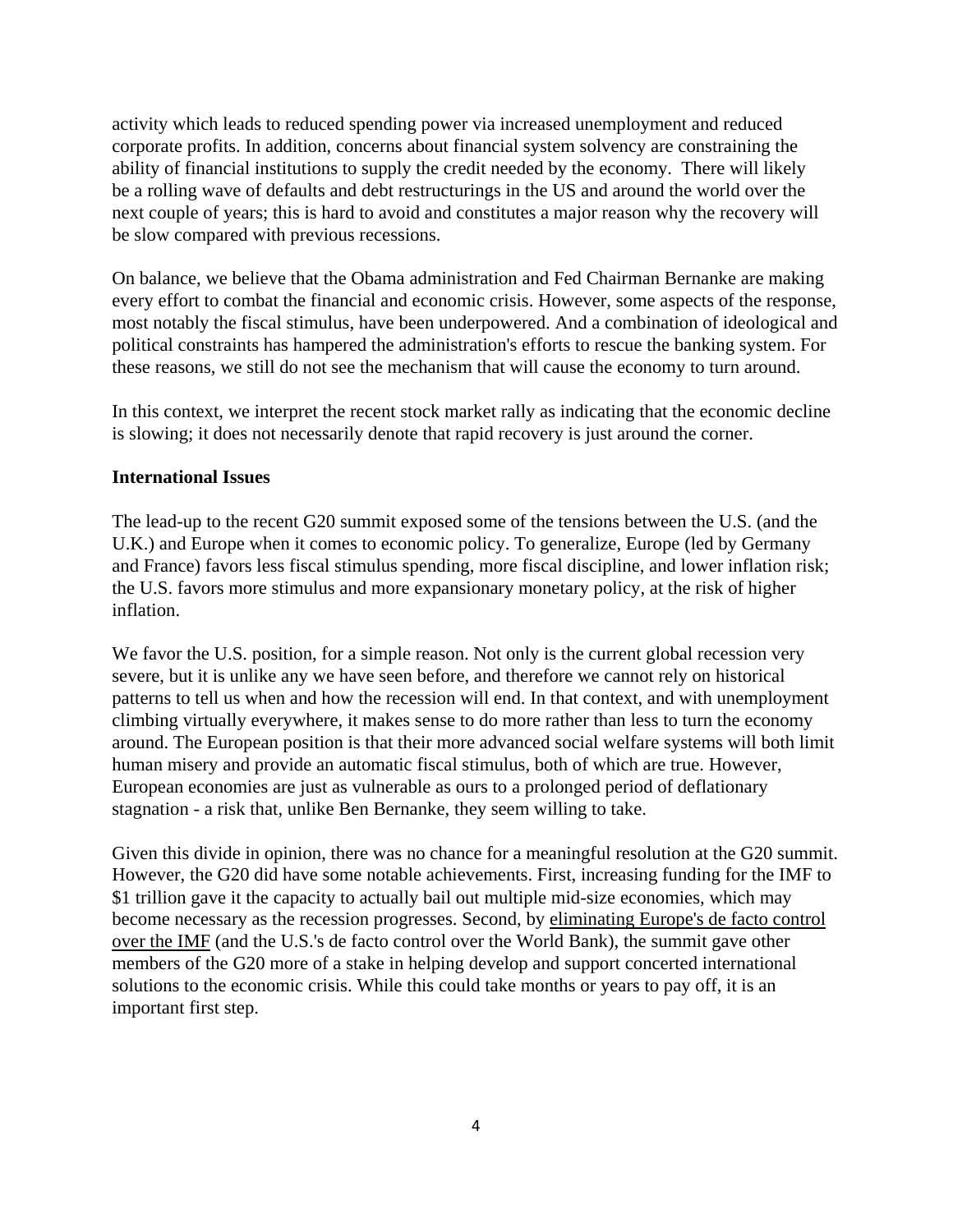# **Further coverage of the crisis and policy proposals (a partial index, with links)**

*Background material*

Financial Crisis for Beginners primer, includes material on "bad banks" and the Swedish approach to cleaning up the banking system: [http://baselinescenario.com/financial-crisis-for](http://baselinescenario.com/financial-crisis-for-beginners/)[beginners/](http://baselinescenario.com/financial-crisis-for-beginners/)

Deeper causes of the crisis, an ongoing series:<http://baselinescenario.com/category/causes/>

Previous editions of Baseline Scenario:

- September, 2008 (first edition): [http://baselinescenario.com/2008/09/29/the-baseline](http://baselinescenario.com/2008/09/29/the-baseline-scenario-first-edition/)[scenario-first-edition/](http://baselinescenario.com/2008/09/29/the-baseline-scenario-first-edition/)
- October 2008,  $2<sup>nd</sup>$  edition: [http://baselinescenario.com/2008/10/06/the-baseline-scenario-](http://baselinescenario.com/2008/10/06/the-baseline-scenario-2nd-edition/)[2nd-edition/](http://baselinescenario.com/2008/10/06/the-baseline-scenario-2nd-edition/)
- Mid-October:<http://baselinescenario.com/2008/10/13/baseline-scenario-101308-analysis/> and<http://baselinescenario.com/2008/10/13/baseline-scenario-101308-policy/>
- Late October:<http://baselinescenario.com/2008/10/19/baseline-scenario-102008/>
- November:<http://baselinescenario.com/2008/11/10/baseline-scenario-111008/>
- December: <http://baselinescenario.com/2008/12/15/baseline-scenario-121508/>
- February: <http://baselinescenario.com/2009/02/08/baseline-scenario-2909/>
- April (post-G20 summit): [http://baselinescenario.com/2009/04/07/baseline-scenario](http://baselinescenario.com/2009/04/07/baseline-scenario-april-7-2009/)[april-7-2009/](http://baselinescenario.com/2009/04/07/baseline-scenario-april-7-2009/)

## *More on Europe*

The European crisis, why the Europeans are not coping, and what to do about it <http://baselinescenario.com/2009/02/22/the-choice-save-europe-now-or-later/> <http://baselinescenario.com/2009/01/05/eurozone-hard-pressed-2-fiscal-solution-deferred/>

Our original European stabilization fund proposal: <http://baselinescenario.com/2008/10/24/eurozone-default-risk/>

## *More on current US and global topics*

Strategies for bank recapitalization

- Economic ideas: [http://baselinescenario.com/2009/01/27/to-save-the-banks-we-must](http://baselinescenario.com/2009/01/27/to-save-the-banks-we-must-stand-up-to-the-bankers/)[stand-up-to-the-bankers/](http://baselinescenario.com/2009/01/27/to-save-the-banks-we-must-stand-up-to-the-bankers/)
- Guide to evaluating official announcements: [http://baselinescenario.com/2009/02/07/ten](http://baselinescenario.com/2009/02/07/ten-questions-for-secretary-geithner/)[questions-for-secretary-geithner/](http://baselinescenario.com/2009/02/07/ten-questions-for-secretary-geithner/)

Global fiscal stimulus: [http://baselinescenario.com/2009/01/21/global-fiscal-stimulus-should-it](http://baselinescenario.com/2009/01/21/global-fiscal-stimulus-should-it-be-an-obama-priority/)[be-an-obama-priority/](http://baselinescenario.com/2009/01/21/global-fiscal-stimulus-should-it-be-an-obama-priority/)

Citigroup bailout (the second round): [http://baselinescenario.com/2008/11/27/international](http://baselinescenario.com/2008/11/27/international-implications-of-the-citigroup-bailout/)[implications-of-the-citigroup-bailout/](http://baselinescenario.com/2008/11/27/international-implications-of-the-citigroup-bailout/) and [http://baselinescenario.com/2008/11/24/citigroup](http://baselinescenario.com/2008/11/24/citigroup-bailout-weak-arbitrary-incomprehensible/)[bailout-weak-arbitrary-incomprehensible/](http://baselinescenario.com/2008/11/24/citigroup-bailout-weak-arbitrary-incomprehensible/)